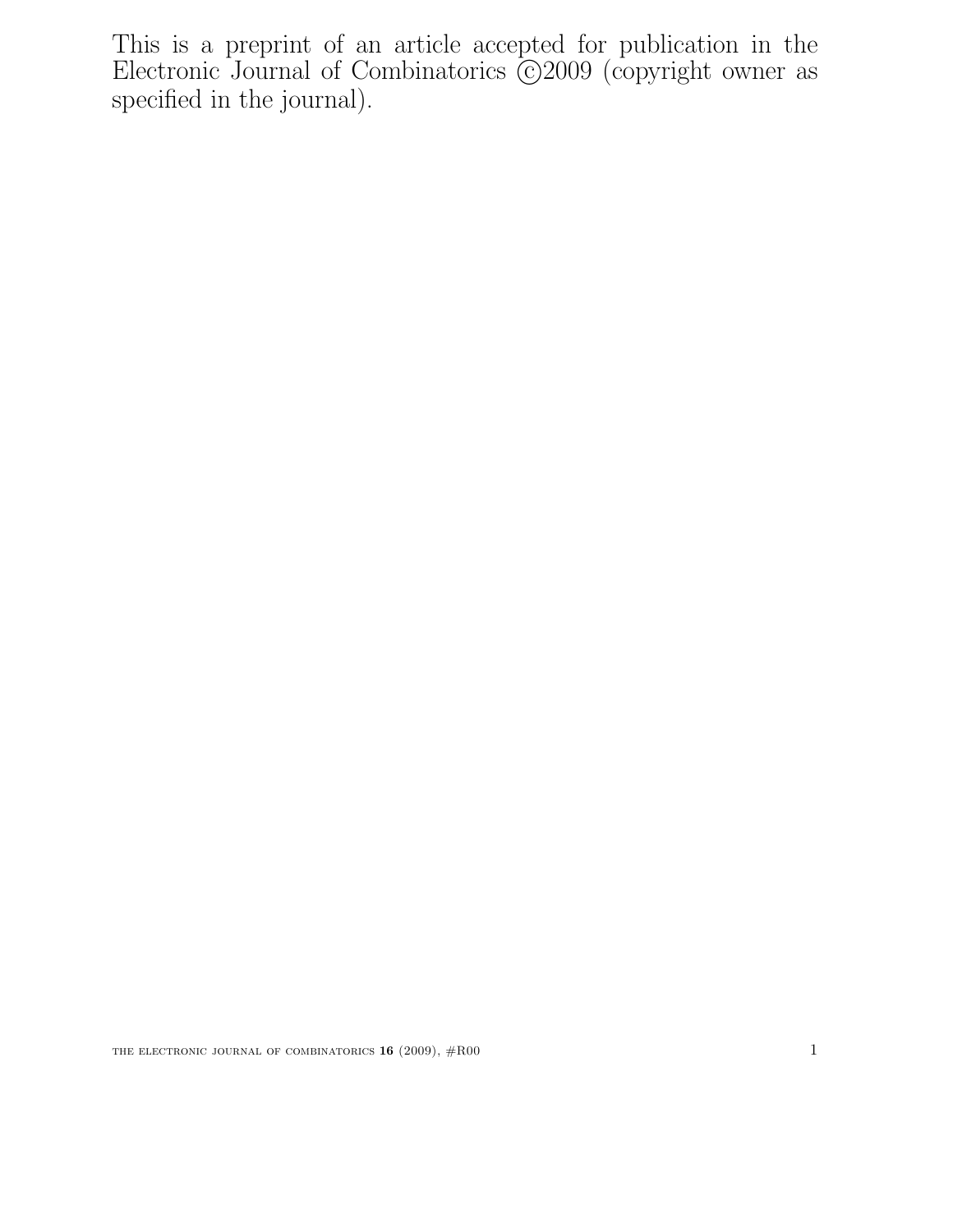# On biembeddings of Latin squares

M. J. Grannell, T. S. Griggs Department of Mathematics and Statistics The Open University Walton Hall Milton Keynes MK7 6AA UNITED KINGDOM

> M. Knor Department of Mathematics Faculty of Civil Engineering Slovak University of Technology Radlinského 11 813 68 Bratislava SLOVAKIA

Submitted: Sept 7, 2008; Accepted: Aug 10, 2009; Published: XX Mathematics Subject Classifications: 05B15, 05C10

#### Abstract

A known construction for face 2-colourable triangular embeddings of complete regular tripartite graphs is re-examined from the viewpoint of the underlying Latin squares. This facilitates biembeddings of a wide variety of Latin squares, including those formed from the Cayley tables of the elementary Abelian 2-groups  $C_2^k$  ( $k \neq 2$ ). In turn, these biembeddings enable us to increase the best known lower bound for the number of face 2-colourable triangular embeddings of  $K_{n,n,n}$  for an infinite class of values of n.

## 1 Background

In [6] a recursive construction was presented for face 2-colourable triangular embeddings of complete tripartite graphs  $K_{n,n,n}$ . The construction was used in that paper to provide lower bounds of the form  $2^{an^2}$  for the numbers of face 2-colourable triangular embeddings of both complete tripartite graphs  $K_{n,n,n}$  and complete graphs  $K_n$ , for certain values of n. In a subsequent paper [2], a generalization of this construction was used to increase these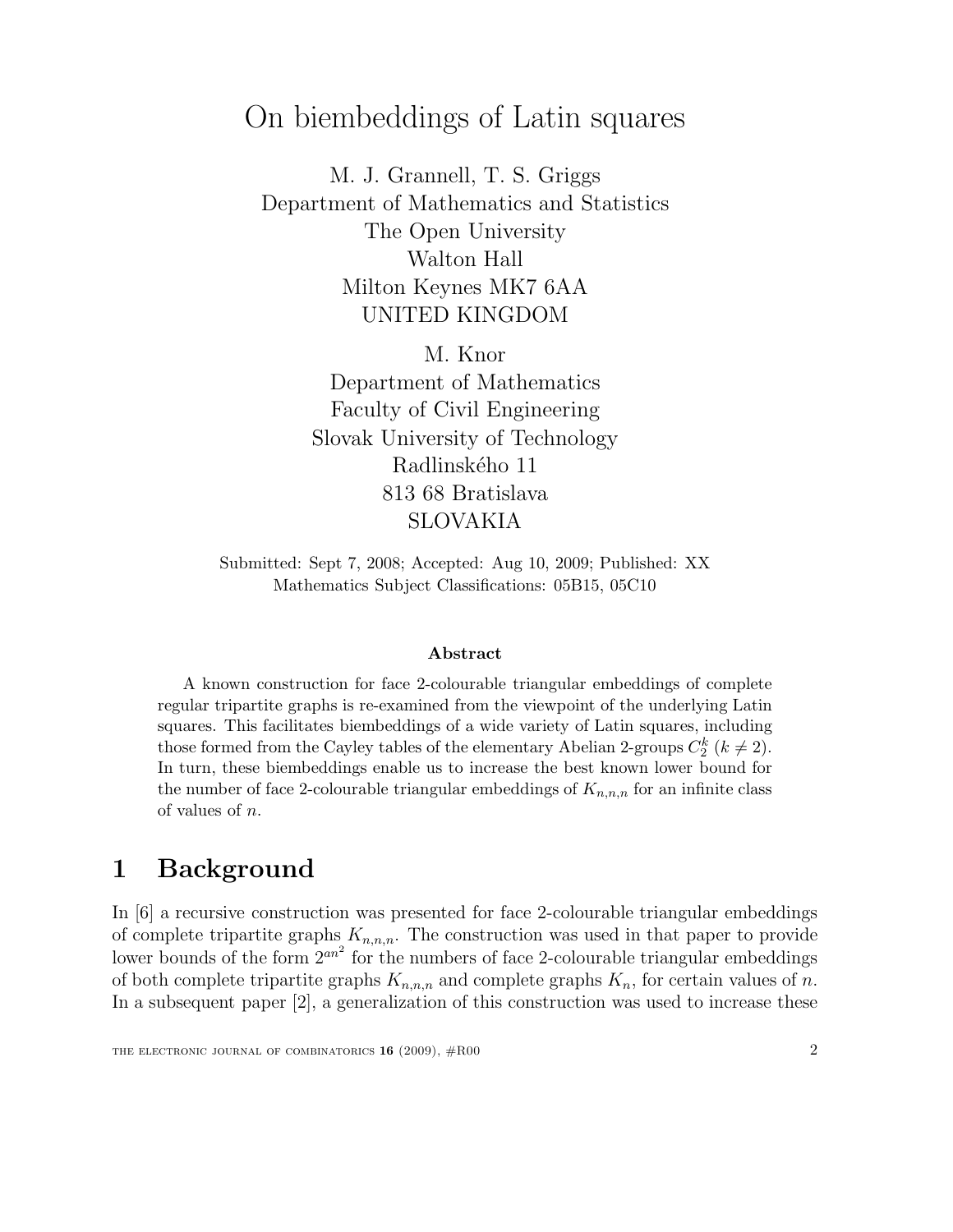lower bounds to ones of the form  $n^{an^2}$  for certain values of n. A face 2-colourable triangular embedding of  $K_{n,n,n}$  corresponds to a biembedding of two Latin squares. The purpose of this current paper is to re-examine the construction from [6] from the viewpoint of the Latin squares involved. This alternative focus enables us to obtain new results about biembeddings of Latin squares and to improve the bound given in [2].

For general background material on topological embeddings, we refer the reader to [7] and [9]. Our embeddings will always be in closed connected 2-manifolds without a boundary. A graph embedding is *face 2-colourable* if the faces may be coloured in such a way that any two faces with a common boundary receive different colours. We will always take the colours to be black and white. It was shown in [3] that a triangular embedding of  $K_{n,n,n}$  is face 2-colourable if and only if the supporting surface is orientable, and the surface is therefore a sphere with an appropriate number of handles.

A face 2-colourable triangular embedding of  $K_{n,n,n}$  determines two transversal designs, TD(3, n), one for each colour class. Such a design comprises an ordered triple  $(V, \mathcal{G}, \mathcal{B})$ , where V is a 3n-element set (the *points*),  $\mathcal G$  is a partition of V into three disjoint sets (the *groups*) each of cardinality n, and  $\beta$  is a set of 3-element subsets of V (the triples), such that every unordered pair of elements from  $V$  is either contained in precisely one triple or one group, but not both. The vertices of the embedded graph  $K_{n,n,n}$  form the points of each design, the tripartition determines the groups, and the faces in each colour class form the triples of each design.

The connection with Latin squares is that a  $TD(3, n)$  determines a Latin square of order  $n$  by assigning the three groups of the design as labels for the rows, columns and entries (in any one of six possible orders) of the Latin square. Conversely any Latin square of order n determines a  $TD(3, n)$ . Two Latin squares are said to be in the same main class or paratopic if the corresponding  $TD(3, n)$ s are isomorphic. Thus a face 2-colourable triangular embedding of  $K_{n,n,n}$  may be considered as a biembedding of two TD(3, n)s or, equivalently, two Latin squares. To be precise, we say that two Latin squares of order n are biembeddable in a surface if there is a face 2-colourable triangular embedding of  $K_{n,n,n}$  in which the face sets forming the two colour classes give paratopic copies of the two squares.

Given a Latin square L of side n, we may use the notation  $k = L(i, j)$  to denote that entry k appears in row i column j of L; alternatively we may write  $(i, j, k) \in L$ . In this latter form, the triples of any Latin square will always be specified in (row, column, entry) order. Note however that in a biembedding of two Latin squares, the vertices of faces from one colour class will appear clockwise in the cyclic order (row, column, entry), while those from the other will appear anticlockwise if taken in the same cyclic order. A *parallel* class of triples in a  $TD(3, n)$  is a set of triples in which each point of the design appears precisely once. Such a parallel class is equivalent to a transversal in a corresponding Latin square.

In this paper we need to distinguish carefully between statements about biembeddings of Latin squares where paratopic copies are allowed, and statements about particular realizations of Latin squares. For Latin squares A and A′ with common sets of row labels, of column labels, and of entries, we will write  $A \bowtie A'$  (to be read as A biembeds with A'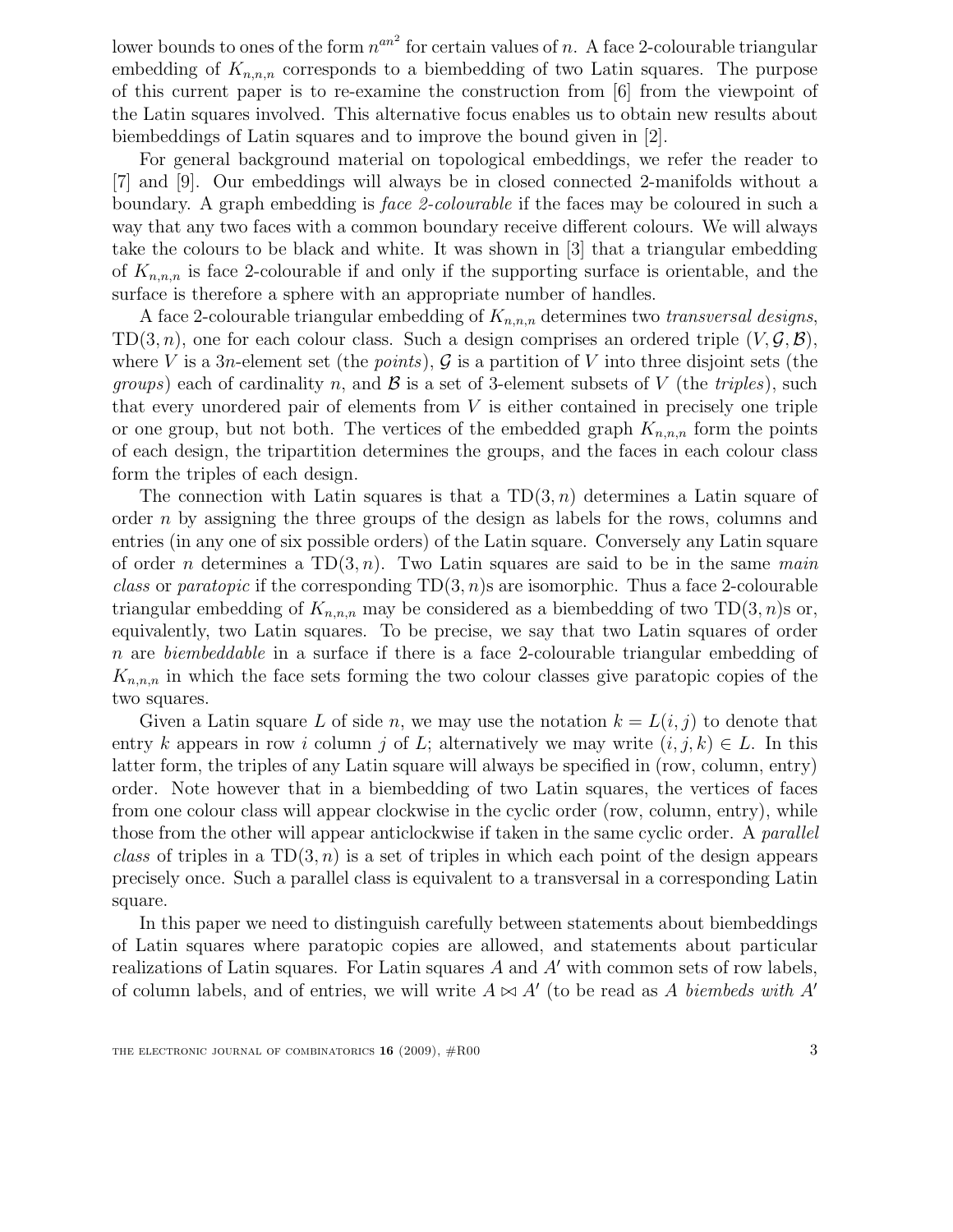without relabelling), if and only if the particular realizations of  $A$  and  $A'$  form a surface embedding; that is to say that the triangles formed by the (row, column, entry) triples of A and A′ may be sewn together along their common edges to form the surface. With a slight abuse of notation we also use  $\overline{A} \bowtie A'$  to denote the actual embedding itself.

It is known that there are many nonisomorphic biembeddings of Latin squares. However, up until now, the only clearly identifiable family of Latin squares that are known to admit biembeddings has been the family of cyclic squares  $C_n$  defined by  $C_n(i, j) = i + j$ (mod *n*). In [5] it was proved that for many values of *n*, there are exponentially many mates  $M'_n$ , all of which are paratopic to  $C_n$  and are such that  $C_n \bowtie M'_n$ . In the current paper, it is shown that a wide variety of Latin squares admit biembeddings; in particular  $C_2^k$  for  $k \neq 2$ . Note however that, apart from the trivial case  $k = 1$ , any mate  $A'_k$  of  $C_2^k$ such that  $C_2^k \bowtie A'_k$  cannot be a paratopic copy of  $C_2^k$  [8].

## 2 Construction

The construction to which we refer is taken from [6]. It produces a face 2-colourable triangular embedding of  $K_{mn,mn,mn}$  from face 2-colourable triangular embeddings of  $K_{m,m,m}$ and  $K_{n,n,n}$ , provided that each of the  $K_{m,m,m}$  embeddings has a parallel class in one colour. We start by describing this construction, using a labelling of the vertices of the embedding that will help in the subsequent discussion.

So, suppose that for  $0 \le u \le m-1$ ,  $\phi_u$  is a face 2-colourable triangular embedding of  $K_{n,n,n}$  with vertex set  $R_u \cup C_u \cup E_u$ , where  $R_u = \{r_{nu+i} : 0 \le i \le n-1\}$ ,  $C_u =$  $\{c_{nu+i}: 0 \le i \le n-1\}$  and  $E_u = \{e_{nu+i}: 0 \le i \le n-1\}$  are three disjoint sets. We use the letters  $r, c$  and  $e$  because these will later be related to the row, column and entry labels of a Latin square. We also suppose that for each oriented white triangle  $(r_i, c_j, e_k)$  $(=(r_{n0+i},c_{n0+j},e_{n0+k}))$  of  $\phi_0$ , the ordered triple  $(r_{nu+i},c_{nu+j},e_{nu+k})$  defines an oriented white triangle of  $\phi_u$  for each  $u \in \{0, 1, \ldots, m-1\}$ . In essence, this means that the embeddings  $\phi_u$  all have the "same" white triangles with the same orientations, although the black triangles may be different. Then, for  $0 \leq i, j \leq n-1$ , let  $\psi_{i,j}$  be a face 2colourable triangular embedding of  $K_{m,m,m}$  having a parallel class of m black triangular faces. Initially, the supporting surfaces of all the embeddings  $\phi_u$  and  $\psi_{i,j}$  are taken to be disjoint from one another.

Next list the  $n^2$  white triangles of  $\phi_0$ ; without loss of generality, we can take these as given by  $W_{i,j} = (r_i, c_j, e_k)$ , where k is uniquely determined by  $(i, j)$ . Then label the m black triangles forming the parallel class in  $\psi_{i,j}$  as  $(r_n^*)$ \* $\sum_{n=1}^{k} c_{n+1}^{*}, e_{n+1}^{*}, e_{n+1}^{*}$ ,  $0 \leq u \leq$  $m-1$ , in some order, taking care to respect the three vertex parts of the embedding so that one vertex part receives labels  $r^*$ , another  $c^*$  and the third  $e^*$ . Then each vertex of  $\psi_{i,j}$  is uniquely labelled and, for each oriented white triangle  $(r_{nu+i}, c_{nu+j}, e_{nu+k})$  of the embedding  $\phi_u$ , there is a corresponding black triangle  $(r_n^*)$  $\sum_{nu+i}^{*} c_{nu+j}^{*}, e_{nu+k}^{*}$ , which we take with the opposite orientation, in a unique embedding  $\psi_{i,j}$ . Figure 1 illustrates the situation.

Finally, cut out from the supporting surfaces each such pair of corresponding triangles, one pair at a time, and identify the corresponding vertices  $(x^*$  with x) and edges bordering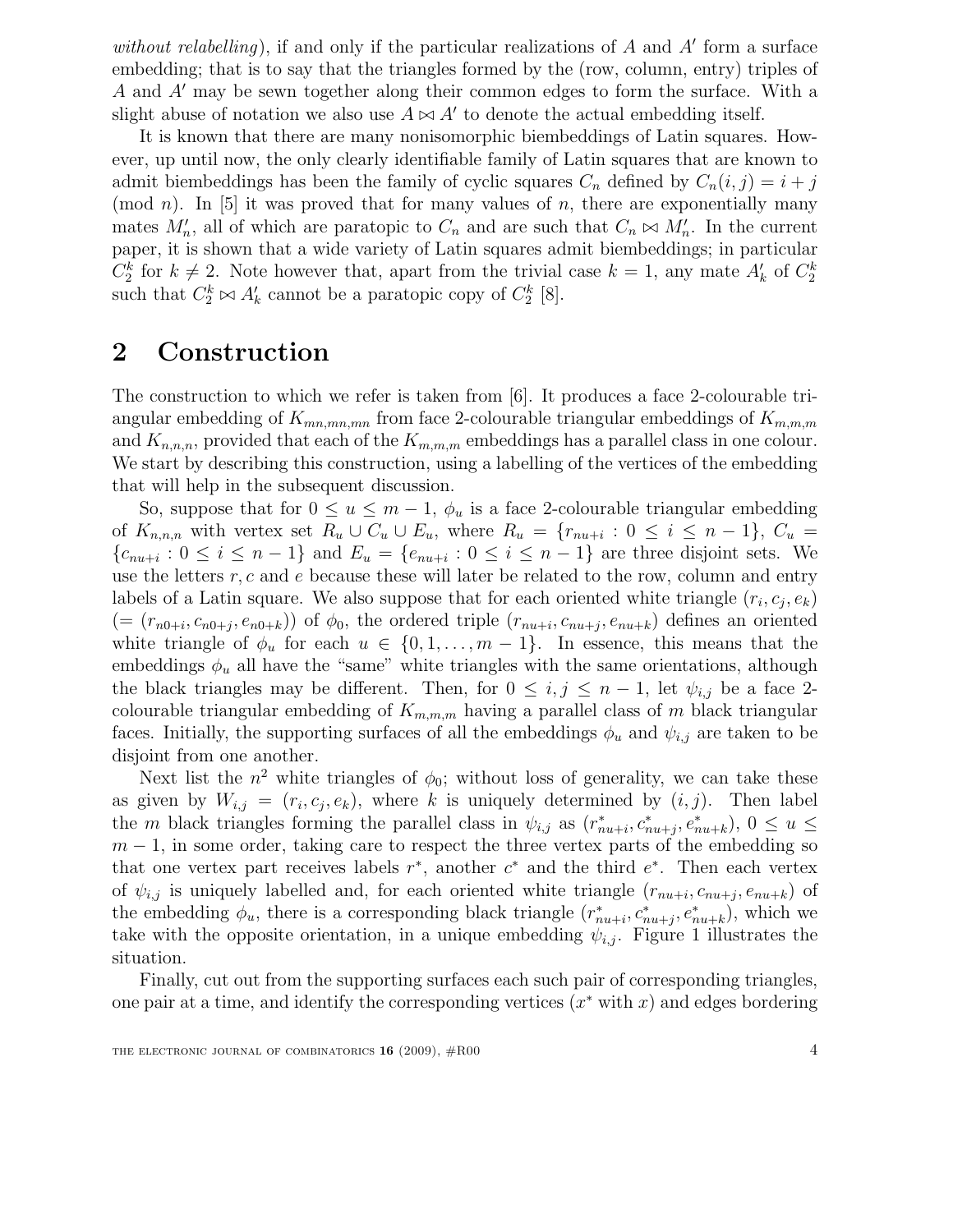

Each  $\phi_u$  is an embedding of  $K_{n,n,n}$  and  $\psi_{i,j}$  is an embedding of  $K_{m,m,m}$ .

Figure 1. The construction.

the two holes. After dealing with all  $mn^2$  pairs of corresponding triangles in this fashion the result, as proved in [6], is a face 2-colourable triangular embedding  $\chi$  of  $K_{mn,mn,mn}$ . The vertex set of  $\chi$  is  $\overline{R} \cup \overline{C} \cup \overline{E}$ , where  $\overline{R} = \{r_{nu+i} : 0 \le u \le m-1, 0 \le i \le n-1\},$  $\bar{C} = \{c_{nu+i} : 0 \le u \le m-1, 0 \le i \le n-1\}$  and  $\bar{E} = \{e_{nu+i} : 0 \le u \le m-1, 0 \le i \le n-1\}$ are three disjoint sets.

We are now in a position to state our main result which reinterprets the above construction in terms of Latin squares.

**Theorem 2.1** Suppose that, for  $0 \le u \le m-1$ ,  $L \bowtie L'_{u}$ , where L and each  $L'_{u}$  $\int_u$  are of order n and have row, column and entry labels  $\{0, 1, \ldots, n-1\}$ . Suppose also that for each  $(i, j)$  with  $0 \leq i, j \leq n-1$ ,  $Q_{i,j} \bowtie Q'_{i,j}$ , where both  $Q_{i,j}$  and  $Q'_{i,j}$  are of order m, and have row, column and entry labels  $\{0, 1, \ldots, m-1\}$ , and that the squares  $Q'_{i,j}$  have a common transversal  $\mathcal T$ . Define  $A$  and  $A'$ , Latin squares of order mn with row, column and entry labels  $\{0, 1, \ldots, mn-1\}$ , by

$$
A(nu + i, nv + j) = nQ_{i,j}(u, v) + L(i, j),
$$
  
\n
$$
A'(nu + i, nv + j) = nQ'_{i,j}(u, v) + k,
$$

THE ELECTRONIC JOURNAL OF COMBINATORICS  $16$  (2009),  $\#R00$  5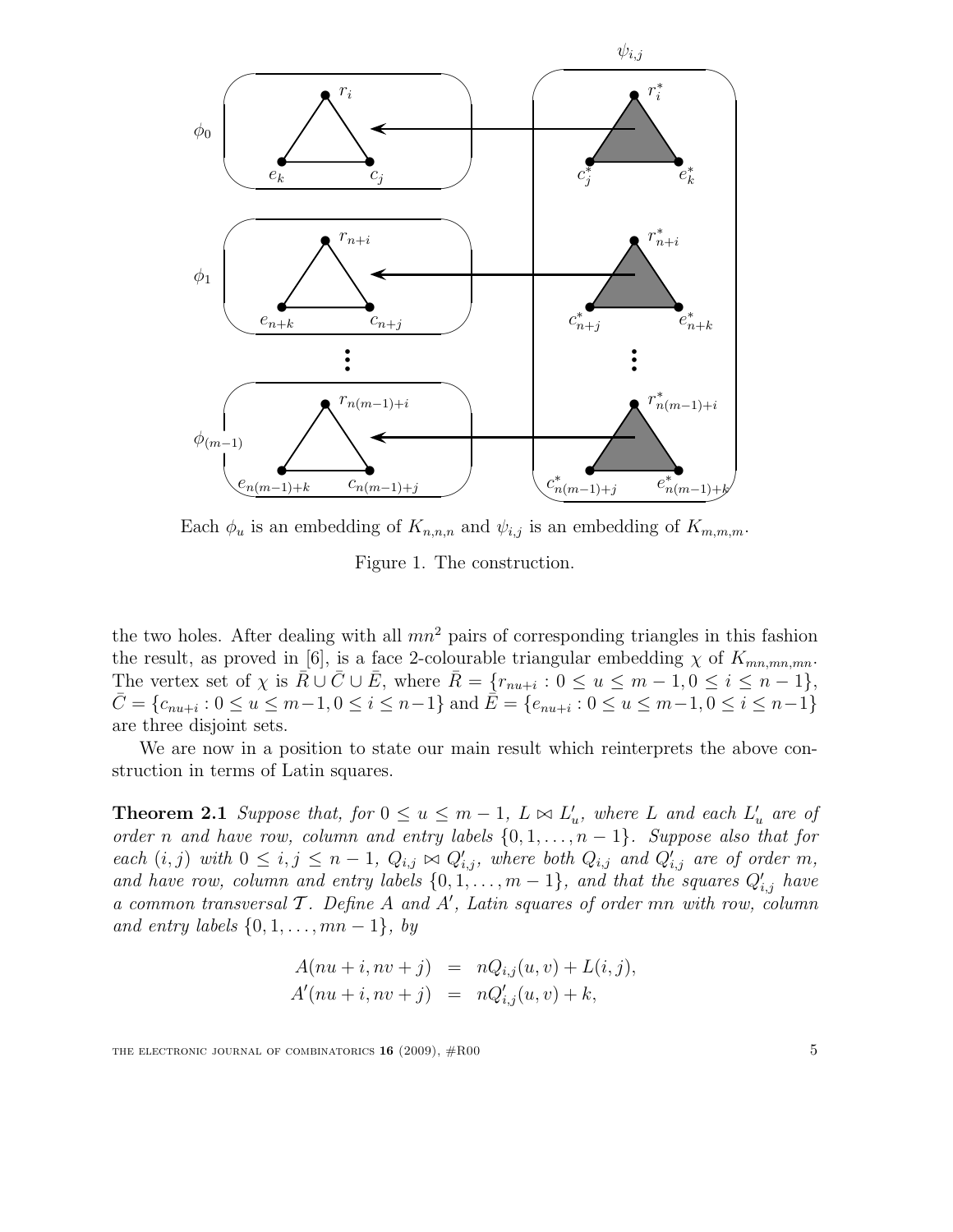where 
$$
k = \begin{cases} L(i,j) & \text{if } (u, v, w) \notin \mathcal{T} \text{ for any } w, \\ L'_u(i,j) & \text{if there exists } w \text{ such that } (u, v, w) \in \mathcal{T}, \end{cases}
$$

for  $0 \le u, v \le m-1$  and  $0 \le i, j \le n-1$ . Then  $A \bowtie A'$ .

Proof. Throughout the proof and subsequent discussions, we take the triangles determined by  $L, Q_{i,j}$  and A to be white, and those determined by  $L'_{i,j}$  $U'_u, Q'_{i,j}$  and A' to be black. Note that the biembeddings  $L \bowtie L'_{u}$  all have the same set of white triangles. First, for each u, we relabel the two Latin squares of the biembedding  $L \bowtie L'_{u}$  by adding nu to each of the row, column and entry labels. This converts them to the range  $\{nu, nu+1, nu+2, \ldots, nu+1\}$  $n-1$ . The resulting m embeddings of  $K_{n,n,n}$  may then be represented on m disjoint surfaces, and the vertex set of the  $u^{\text{th}}$  embedding  $\phi_u$  may be taken as  $R_u \cup C_u \cup E_u$ , where  $R_u = \{r_{nu+i} : 0 \le i \le n-1\}, C_u = \{c_{nu+i} : 0 \le i \le n-1\}$  and  $E_u = \{e_{nu+i} : 0 \le i \le n-1\}$ are three disjoint sets representing the rows, columns and entries of the relabelled Latin squares. Thus the triple  $(r_{nu+i}, c_{nu+j}, e_{nu+k})$  defines a white triangle of  $\phi_u$  if and only if  $k = L(i, j)$ , and it defines a black triangle of  $\phi_u$  if and only if  $k = L'_i$  $u'(i,j).$ 

Next suppose that  $\mathcal{T} = \{(\alpha_u, \beta_u, \gamma_u) : 0 \le u \le m-1\}$  where, for each  $u, \gamma_u =$  $Q'_{i,j}(\alpha_u, \beta_u)$  for every  $(i, j)$ . Note that  $\{\alpha_u : 0 \le u \le m-1\} = \{0, 1, \ldots, m-1\},$ and similarly for  $\beta$  and  $\gamma$ . Also, without loss of generality, we may take  $\alpha_u = u$  for each u. For each of the  $n^2$  pairs  $(i, j)$ , we relabel the two Latin squares  $Q_{i,j}$  and  $Q'_{i,j}$ using the white triangle  $(i, j, k)$  defined by  $k = L(i, j)$  and the transversal  $\mathcal{T}$ ; each row label  $\alpha_u$  is renamed as  $nu + i$ , each column label  $\beta_u$  is renamed as  $nu + j$ , and each entry label  $\gamma_u$  is renamed as  $nu + k$ . The resulting  $n^2$  embeddings of  $K_{m,m,m}$  may then be represented on  $n^2$  disjoint surfaces, which we will take to be disjoint from those of the biembeddings  $\phi_u$ . The vertex set of the  $(i, j)$ <sup>th</sup> embedding  $\psi_{i,j}$  may be taken as  $R^*_{i,j} \cup C^*_{i,j} \cup E^*_{i,j}$ , where  $R^*_{i,j} = \{r^*_{n,j}\}$  $_{nu+i}^*$ :  $0 \le u \le m-1$ },  $C_{i,j}^* = \{c_n^*$  $_{nu+j}^*$ :  $0 \le u \le m-1$ } and  $E_{i,j}^* = \{e_n^* \}$  $_{nu+k}^*$ :  $0 \le u \le m-1$ } are three disjoint sets representing the rows, columns and entries of the relabelled Latin square. Thus the triple  $(r_n^*)$  $\sum_{nu+i}^*$ ,  $c_{nv+j}^*$ ,  $e_{nw+k}^*$ ) defines a white triangle of  $\psi_{i,j}$  if and only if  $k = L(i,j)$  and  $\gamma_w = Q_{i,j}(\alpha_u, \beta_v)$ , and it defines a black triangle of  $\psi_{i,j}$  if and only if  $k = L(i,j)$  and  $\gamma_w = Q'_{i,j}(\alpha_w, \beta_v)$ . Note that if  $k = L(i,j)$ then  $(r_n^*)$  $\lambda_{n+1}^*, c_{n+1}^*, e_{n+1}^*$  is a black triangle of  $\psi_{i,j}$  for each  $u \in \{0, 1, \ldots, m-1\}.$ 

With the relabellings described in the previous two paragraphs, the biembeddings  $\phi_l$ and  $\psi_{i,j}$  correspond precisely to the construction from [6] as described at the start of this section. By cutting out from the supporting surfaces each pair of corresponding triangles, and identifying the corresponding vertices and edges, the result is a face 2 colourable triangular embedding  $\chi$  of  $K_{mn,mn,mn}$ . Our labelling of the points gives this embedding on the vertex set  $\overline{R} \cup \overline{C} \cup \overline{E}$ , where  $\overline{R} = \{r_{nu+i} : 0 \leq u \leq m-1, 0 \leq i \leq n-1\},\$  $\overline{C} = \{c_{nu+i} : 0 \le u \le m-1, 0 \le i \le n-1\}$  and  $\overline{E} = \{e_{nu+i} : 0 \le u \le m-1, 0 \le i \le n-1\}$ are three disjoint sets. We next identify for  $\chi$  the two Latin squares B (white) and B' (black) for which the biembedding  $B \bowtie B'$  gives  $\chi$ .

Take first a typical white triangle of  $\chi$  having the edge  $\{r_{nu+i}, c_{nv+j}\}$ . This triangle comes from the embedding  $\psi_{i,j}$ , and so the third vertex is  $e_{nw+k}$  where  $k = L(i, j)$  and w is given by  $\gamma_w = Q_{i,j}(\alpha_u, \beta_v)$ . Thus the Latin square B giving the white triangles of  $\chi$  is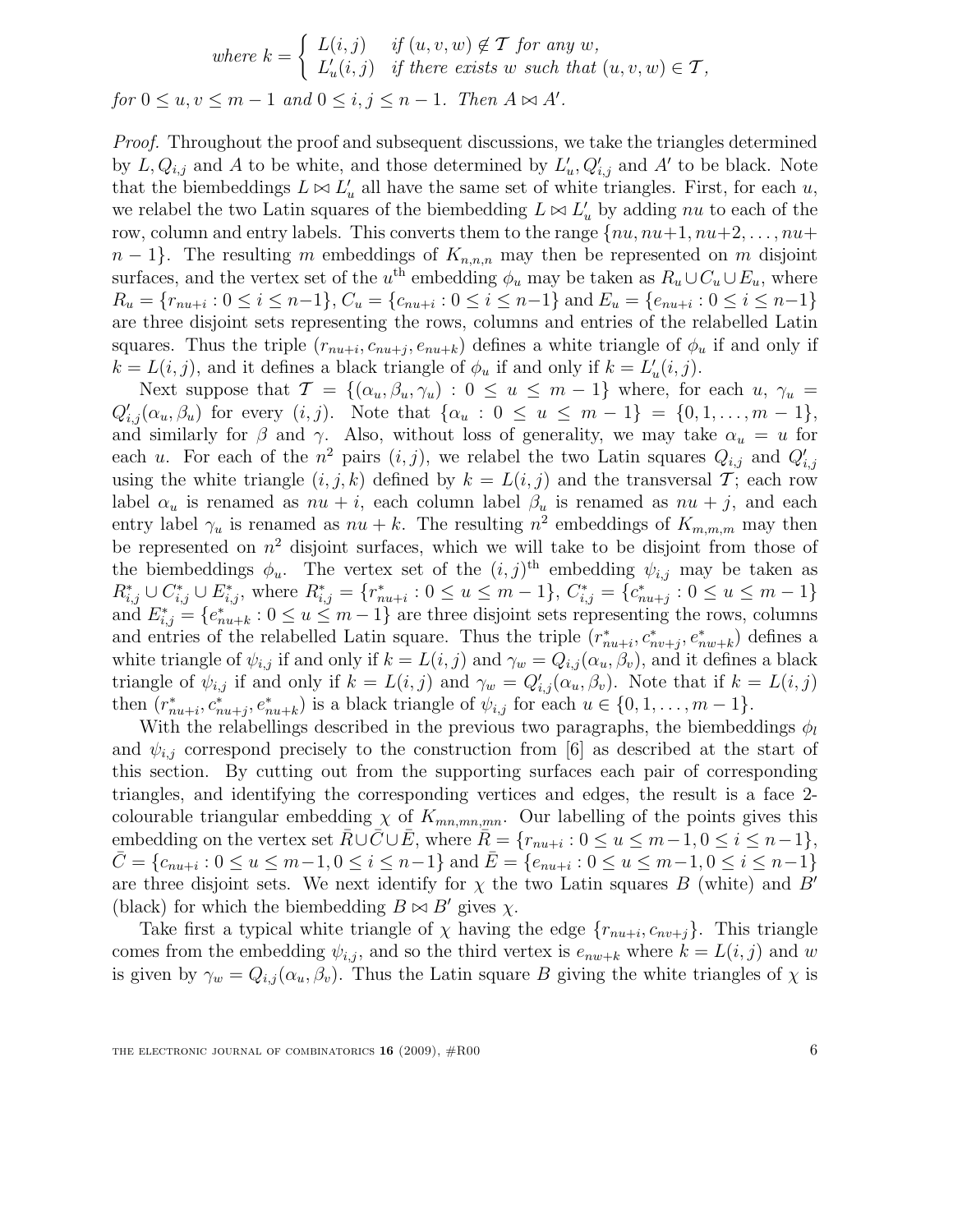represented with row, column and entry labels  $\{0, 1, \ldots, mn-1\}$  by

$$
B(nu + i, nv + j) = nw + k, \text{ where } \gamma_w = Q_{i,j}(\alpha_u, \beta_v) \text{ and } k = L(i, j).
$$

Black triangles of  $\chi$  are of two types: those from the embeddings  $\phi_u$ , and those from the embeddings  $\psi_{i,j}$ . The former have an edge  $\{r_{nu+i}, c_{nu+j}\}$  and then the third vertex is  $e_{nu+k}$  where  $\widetilde{k} = L'_i$  $u'_u(i,j)$ . The latter have an edge  $\{r_{nu+i}, c_{nv+j}\}\$  where  $v \neq u$ , and the third vertex is  $e_{nw+k}$  where  $k = L(i, j)$  and w is given by  $\gamma_w = Q'_{i,j}(\alpha_u, \beta_v)$ . Thus the Latin square B' giving the black triangles of  $\chi$  is represented with row, column and entry labels  $\{0, 1, \ldots, mn-1\}$  by

$$
B'(nu+i,nv+j) = nw+k, \text{ where } \gamma_w = Q'_{i,j}(\alpha_u, \beta_v) \text{ and } k = \begin{cases} L(i,j) & \text{if } v \neq u, \\ L'_u(i,j) & \text{if } v = u. \end{cases}
$$

Our final step is to permute the row, column and entry labels of  $B$  and  $B'$  by defining

$$
A(n\alpha_u + i, n\beta_v + j) = n\gamma_w + k \Leftrightarrow B(nu + i, nv + j) = nw + k,
$$
  

$$
A'(n\alpha_u + i, n\beta_v + j) = n\gamma_w + k \Leftrightarrow B'(nu + i, nv + j) = nw + k,
$$

where  $u, v, w \in \{0, 1, \ldots, m-1\}$  and  $i, j, k \in \{0, 1, \ldots, n-1\}$ . Since  $B \bowtie B'$ , we have  $A \bowtie A'$ . Furthermore, and noting that we have taken  $\alpha_u = u$  so that  $L'_{\alpha_u} = L'_u$  $_u'$ 

$$
A(nu + i, nv + j) = nQ_{i,j}(u, v) + L(i, j),
$$
  
\n
$$
A'(nu + i, nv + j) = nQ'_{i,j}(u, v) + k,
$$

where  $k =$  $\int L(i, j)$  if  $(u, v, w) \notin \mathcal{T}$  for any w,  $L_i'$  $u(u, j)$  if there exists w such that  $(u, v, w) \in \mathcal{T}$ ,

for  $0 \le u, v \le m - 1$  and  $0 \le i, j \le n - 1$ . This completes the proof.

To illustrate Theorem 2.1 we give three examples which differ very slightly. All three take  $m = n = 3$  and make use of the following Latin squares.

|  |              |                   |                | $1 \quad 2$   |   |                 |   | $\begin{array}{cccc} \square & \square & \square & 1 & 2 \end{array}$ |                | $\begin{bmatrix} 0 & 1 \end{bmatrix}$ |                | <sup>2</sup> |
|--|--------------|-------------------|----------------|---------------|---|-----------------|---|-----------------------------------------------------------------------|----------------|---------------------------------------|----------------|--------------|
|  | $\mathbf{U}$ |                   |                | $\mathcal{D}$ |   |                 |   |                                                                       |                | $\mathcal{D}$                         |                |              |
|  |              | $\overline{1}$    | $\overline{2}$ |               |   | $1 \mid 2 \mid$ |   |                                                                       |                | $^{\circ}$ 0                          | $\overline{1}$ | 2            |
|  |              | $2 \mid 2 \mid 0$ |                |               | 2 |                 | 1 | $\mathcal{D}$                                                         | 2 <sup>1</sup> | $-1$                                  | 2              |              |

Note that  $M \bowtie N$ ,  $M \bowtie O$  and  $O \bowtie N$ . In all three examples we take  $Q'_{i,j} = N$  for all i and j, and we take  $\mathcal T$  to be the transversal highlighted in N. In Theorem 2.1 it suffices that the squares  $Q'_{i,j}$  have a common transversal, but in our examples these squares are identical.

THE ELECTRONIC JOURNAL OF COMBINATORICS  $16$  (2009),  $#R00$  7

 $\Box$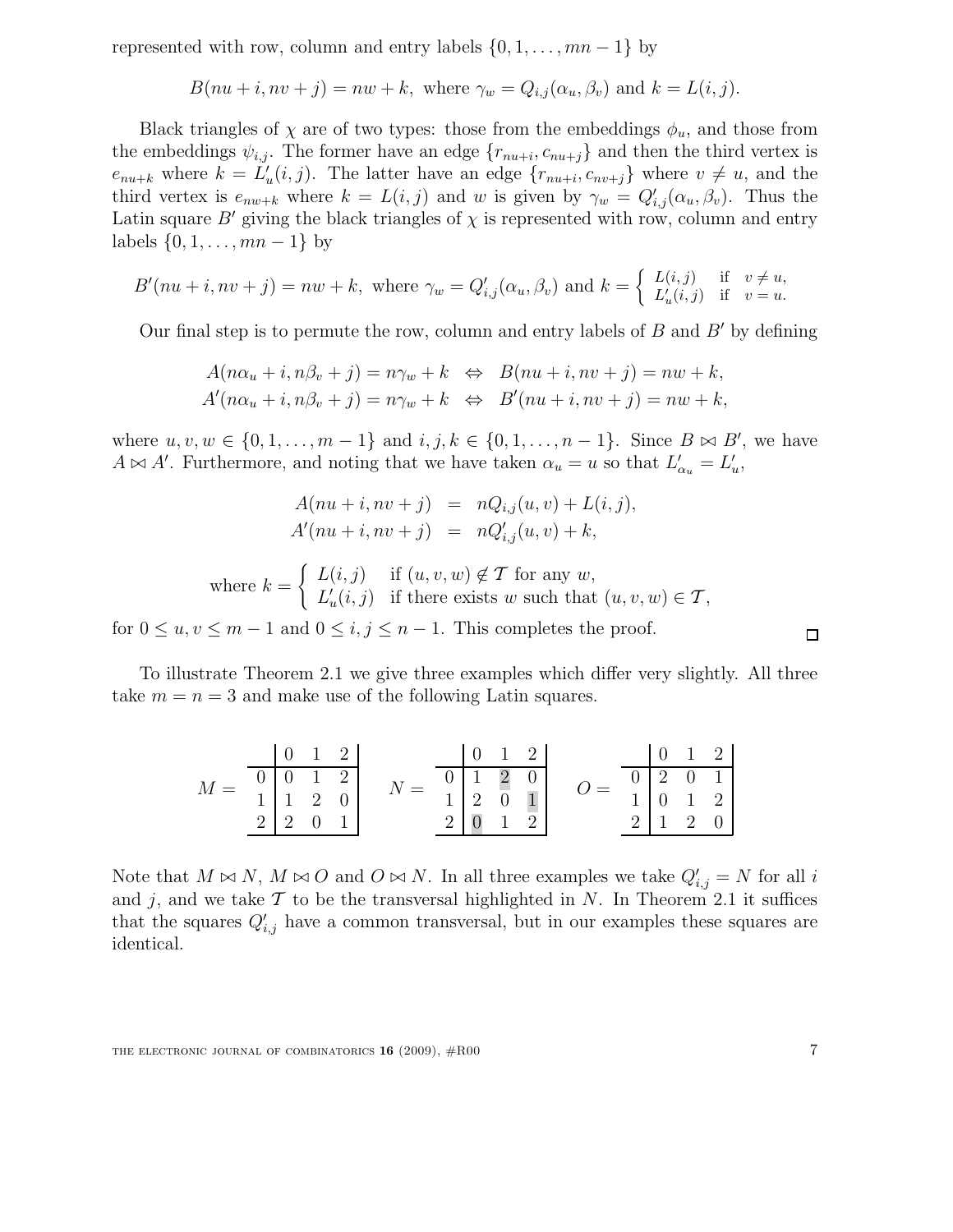**Example 2.1** In this example take  $L = M$ ,  $L'_0 = L'_1 = L'_2 = N$ ,  $Q_{i,j} = M$  and  $Q'_{i,j} = N$ ,  $0 \leq i, j \leq 2$ . The entries of A' which arise from the transversal  $\mathcal{T}$  are highlighted.

|                | $\Omega$       |                  |                | 1 2 3 4 5 6 7 |                |                |                |            | - 8            |  |                |   | 1               | 2              | 3 <sup>3</sup>  |                | 4 5 6 7        |                |                | - 8            |
|----------------|----------------|------------------|----------------|---------------|----------------|----------------|----------------|------------|----------------|--|----------------|---|-----------------|----------------|-----------------|----------------|----------------|----------------|----------------|----------------|
|                |                |                  |                | 1 2 3 4 5 6 7 |                |                |                |            | 8              |  |                | 3 | 4               | 5              |                 |                | 6              | $\overline{0}$ | -1             | $\overline{2}$ |
| 1              | $\mathbf{1}$   | 2                | $\overline{0}$ |               |                | 4 5 3 7        |                | 8          | 6              |  |                | 4 |                 | $5\quad 3$     | 8               | 6              | 7              | $1\quad2$      |                | - 0            |
| $\overline{2}$ | $\overline{2}$ | $\left( \right)$ |                | 1 5 3 4 8     |                |                |                | 6          |                |  | $\overline{2}$ | 5 | 3               | $\overline{4}$ | $6\phantom{.}6$ | $\overline{7}$ | 8              | $2^{\circ}$    | $\overline{0}$ | -1             |
| 3              | 3              |                  |                | 4 5 6 7 8     |                |                | -0             | -1         | $\overline{2}$ |  | 3              | 6 | 7               | - 8            | $\overline{0}$  | $\mathbf{1}$   | $\overline{2}$ | 4              | $\overline{5}$ | 3              |
| 4              | 4              | 5 <sup>5</sup>   | 3              | 7 8           |                | -6             | $\overline{1}$ | -2         | -0             |  | 4              | 7 | 8               | 6              | 1               | $\overline{2}$ | $\overline{0}$ | 5              | 3              | $\overline{4}$ |
| 5              | 5              | 3                |                | 486           |                | 7 2            |                | -0         |                |  | 5              | 8 | $6\phantom{.}6$ | 7 2            |                 | $\overline{0}$ | $\mathbf{1}$   | 3              | 4              | $\overline{5}$ |
| 6              | 6              | $7\overline{ }$  |                | 8 0 1 2 3     |                |                |                | 4          | $\frac{5}{2}$  |  | 6              |   |                 | $\overline{0}$ | 3               | 4              | -5             | 6              |                | 8              |
| 7              | 7              | 8                |                | 6 1           | $\overline{2}$ | $\overline{0}$ | 4              | 5          | -3             |  |                |   |                 | 1              | 4               |                | $5\quad 3$     | 78             |                | 6              |
| 8              | 8              | 6                |                | 7 2 0         |                | 1              |                | $5\quad 3$ |                |  |                |   |                 |                |                 | $5\quad 3$     | 4              | 8              | 6              | -7             |

By computing the rotation scheme one can check that  $A \bowtie A'$ . For example, the rotation at  $r_4$  is

#### $r_4$ :  $c_0e_4c_8e_0c_5e_6c_2e_3c_7e_2c_4e_8c_1e_5c_6e_1c_3e_7$

**Example 2.2** Now take  $L = M$ ,  $L'_0 = L'_2 = N$ ,  $L'_1 = O$ ,  $Q_{i,j} = M$  and  $Q'_{i,j} = N$ ,  $0 \leq i, j \leq 2$ . We highlight those entries of A and A' which correspond to  $\phi_1 : L^{\infty} \otimes L^{\prime}_1 =$  $M \bowtie O$ .

|                |                |     |       |           |                |             | 0 1 2 3 4 5 6 7 8 |                |                |
|----------------|----------------|-----|-------|-----------|----------------|-------------|-------------------|----------------|----------------|
| $\theta$       | $\overline{1}$ |     | 2 3   |           |                | 4 5 6 7     |                   | -8             |                |
|                |                | 2 0 |       |           |                | 4 5 3 7     |                   | -8             | 6              |
| 2 <sub>1</sub> | 2              |     |       |           |                | 0 1 5 3 4 8 |                   | -6             | -7             |
|                | 3 3            |     |       | 4 5 6 7   |                | 8           |                   |                | $\overline{2}$ |
| 4              | 4              |     |       | 5 3 7 8   |                | 6           | $\mathbf{1}$      | $\overline{2}$ |                |
| 5 <sub>l</sub> | 5              |     |       | 3 4 8 6 7 |                |             | $\overline{2}$    |                |                |
| 6              | 6              |     |       |           |                | 7 8 0 1 2 3 |                   | 4              | $\overline{5}$ |
|                | 7              | 8   |       | 6 1 2 0   |                |             |                   | 4 5 3          |                |
| 8              | 8              |     | 6 7 2 |           | $\overline{0}$ | -1          | 5 3               |                | $\overline{4}$ |

As in the first example, we present the rotation at  $r_4$ ,

 $r_4$  :  $c_0e_4c_7e_2c_4e_8c_1e_5c_8e_0c_5e_6c_2e_3c_6e_1c_3e_7$ 

**Example 2.3** In this example take  $L = M$ ,  $L'_0 = L'_1 = L'_2 = N$ ,  $Q_{i,j} = M$  for  $0 \le i, j \le 2$ and  $(i, j) \neq (1, 2), Q_{1,2} = O$  and  $Q'_{i,j} = N$  for  $0 \leq i, j \leq 2$ . We highlight those entries of A and A' which correspond to  $\psi_{1,2}: Q_{1,2} \bowtie Q'_{1,2} = O \bowtie N$ .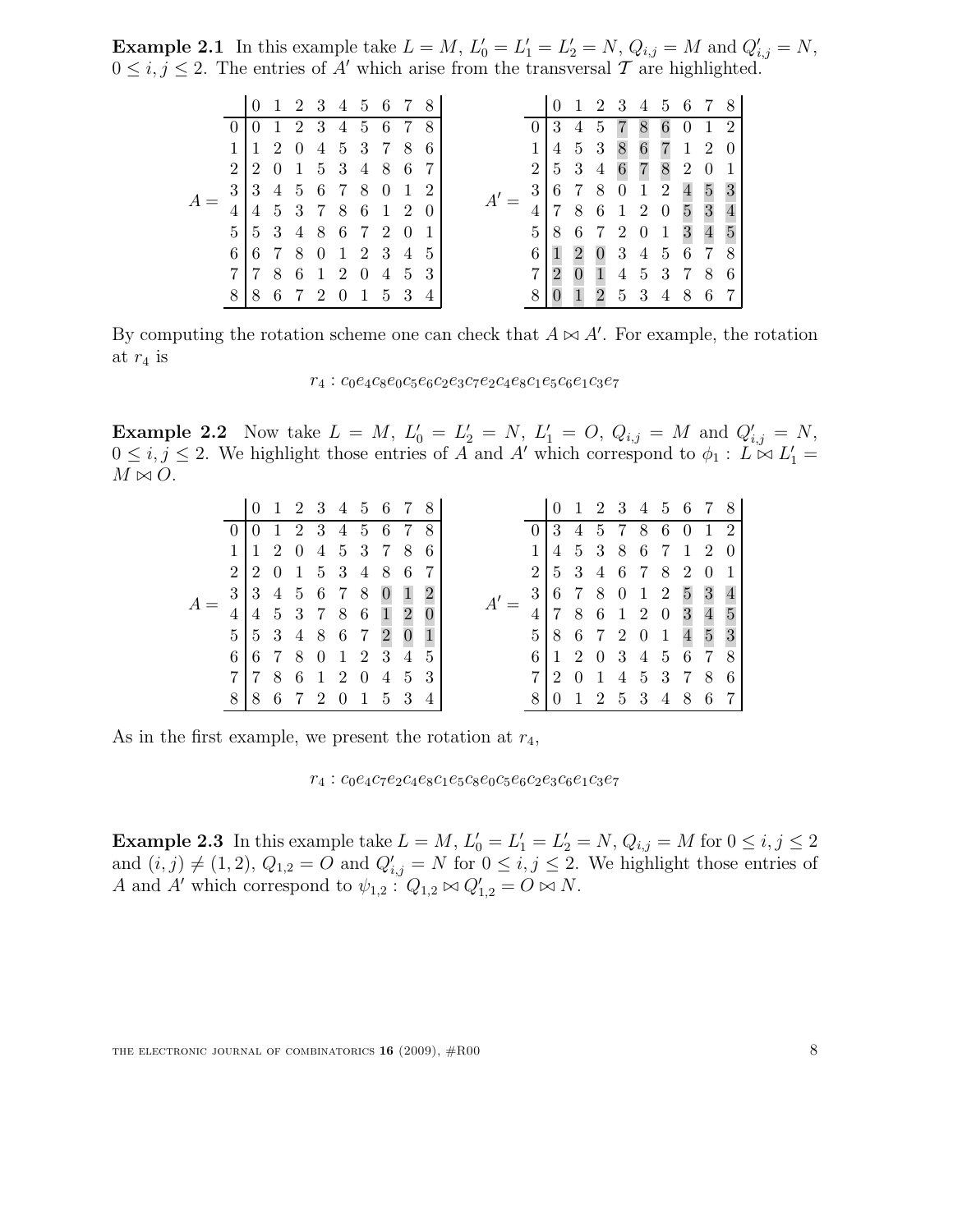|  |                |                |                |                   |                |   | 0 1 2 3 4 5 6 7 8 |                |                 |                |  |                |                | $\overline{1}$ |                   |                |           |                |     | 2 3 4 5 6 7 8       |                |
|--|----------------|----------------|----------------|-------------------|----------------|---|-------------------|----------------|-----------------|----------------|--|----------------|----------------|----------------|-------------------|----------------|-----------|----------------|-----|---------------------|----------------|
|  |                |                |                | 2 3               |                |   | $4\quad 5\quad 6$ |                | $\overline{7}$  | 8              |  |                |                | $\overline{4}$ |                   | 5 7            | 8         | 6              |     | $0 \quad 1 \quad 2$ |                |
|  |                | $\perp$        | 2 6            |                   | $4\quad 5$     |   | $\overline{0}$    | 7              | 8               | 3              |  |                | 4              |                | $5\quad 3\quad 8$ |                | - 6       | $\overline{7}$ |     | $1\quad 2\quad 0$   |                |
|  | 2 <sub>1</sub> | $\overline{2}$ | $\overline{0}$ | <sup>1</sup>      | $5\quad 3$     |   | $\overline{4}$    | 8              | 6               |                |  | 2 <sup>1</sup> |                |                | 5 3 4 6 7 8       |                |           |                | 2 0 |                     | $\overline{1}$ |
|  | 3 <sup>1</sup> | 3              |                | 4 5 6 7           |                |   | 8                 | $\overline{0}$ | 1               | $\overline{2}$ |  |                | $3 \mid 6$     |                | 7 8 0             |                |           | 1 2            |     | 4 5 3               |                |
|  | 4              |                |                | $4\quad 5\quad 0$ | $\overline{7}$ | 8 |                   | 3 1 2          |                 | 6              |  |                | $\overline{7}$ |                |                   |                |           |                |     | 8 6 1 2 0 5 3 4     |                |
|  | 5              | $5^{\circ}$    |                |                   |                |   | 3 4 8 6 7 2       |                | 0               |                |  | 5              | 8              |                | 6 7 2 0           |                |           | 1 3            |     | $\overline{4}$      | - 5            |
|  | 6              |                |                |                   |                |   | 6 7 8 0 1 2 3     |                | $\overline{4}$  | -5             |  | 6              |                |                | $2\quad0$         | 3 <sup>3</sup> |           |                |     | 4 5 6 7 8           |                |
|  |                | 7              | 8              | 3 1 2 6           |                |   |                   | $\overline{4}$ | $5\overline{)}$ | $\bf{0}$       |  | 7              | $\overline{2}$ | $\overline{0}$ | $\mathbf{1}$      |                | 4 5 3 7 8 |                |     |                     | 6              |
|  | 8              | 8              |                | 6 7 2 0           |                |   | 1 5 3             |                |                 | 4              |  |                |                | $\overline{1}$ | 2                 | $5\quad 3$     |           | $\overline{4}$ | 8   | 6 7                 |                |

Again we present the rotation at  $r_4$ ,

 $r_4$ :  $c_0e_4c_8e_6c_2e_0c_5e_3c_7e_2c_4e_8c_1e_5c_6e_1c_3e_7$ 

Corollary 2.1.1 below gives a simplified version of Theorem 2.1, obtained by taking  $L'_{i}$ u to be independent of u, and  $Q'_{i,j}$  to be independent of  $(i, j)$ . It also introduces a notation for the resulting squares A and A' to emphasize their dependency on  $L, L', Q$  and  $Q'$ . The corollary and the notation will be useful in the subsequent section.

Corollary 2.1.1 Suppose that  $L \bowtie L'$ , where L and L' are of order n and have row, column and entry labels  $\{0, 1, \ldots, n-1\}$ . Suppose also that  $Q \bowtie Q'$ , where  $Q$  and  $Q'$  are of order m and have row, column and entry labels  $\{0, 1, \ldots, m-1\}$ , and that the square  $Q'$ has a transversal T. Define Latin squares  $Q(L)$  and  $Q'(L, \mathcal{T}, L')$ , Latin squares of order mn with row, column and entry labels  $\{0, 1, \ldots, mn-1\}$ , by

$$
Q(L)(nu + i, nv + j) = nQ(u, v) + L(i, j),
$$
  
\n
$$
Q'(L, T, L')(nu + i, nv + j) = nQ'(u, v) + k,
$$

where  $k =$  $\int L(i, j)$  if  $(u, v, w) \notin \mathcal{T}$  for any w,  $L'(i, j)$  if there exists w such that  $(u, v, w) \in \mathcal{T}$ ,

for  $0 \le u, v \le m-1$  and  $0 \le i, j \le n-1$ . Then  $Q(L) \bowtie Q'(L, \mathcal{T}, L')$ .

The square  $Q(L)$  is partitioned into  $n \times n$  subsquares which are just relabelled copies of L. The square  $Q'(L, \mathcal{T}, L')$  has a similar structure but the subsquares corresponding to the transversal  $\mathcal T$  are relabelled copies of  $L'$ . Note that if  $L'$  has a transversal, then among the relabelled copies of L' one can find a transversal in  $Q'(L, \mathcal{T}, L')$ . This feature facilitates re-application of the construction and can be illustrated by reference to Example 2.1 which represents  $M(M) \bowtie N(M, \mathcal{T}, N)$ , where T is the highlighted transversal of N. Because N has a transversal,  $N(M, \mathcal{T}, N)$  has a transversal U within the highlighted cells. This transversal is given by  $\mathcal{U} = \{(0,4,8), (1,5,7), (2,3,6), (3,7,5), (4,8,4), (5,6,3), (6,1,2),\}$  $(7, 2, 1), (8, 0, 0)\}.$ 

THE ELECTRONIC JOURNAL OF COMBINATORICS  $16$  (2009),  $\#R00$  9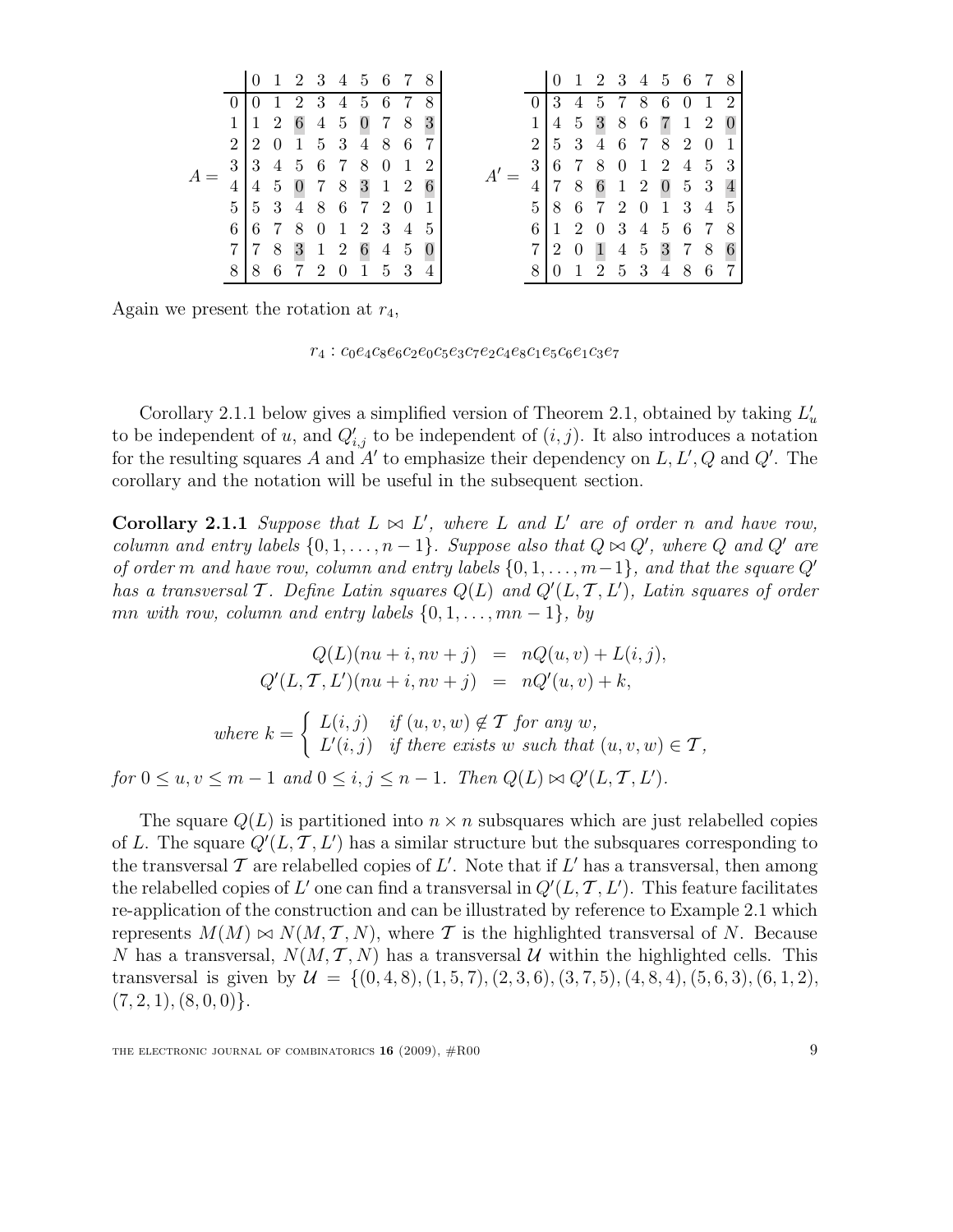## 3 Applications

We begin this section by observing that if Q and R are Cayley tables of groups  $\mathcal Q$  and  $\mathcal R$ represented respectively on  $\{0, 1, \ldots, m-1\}$  and  $\{0, 1, \ldots, n-1\}$ , then  $Q(R)$  as defined in Section 2 is the Cayley table of the group  $\mathcal{Q} \times \mathcal{R}$  represented on  $\{0, 1, \ldots, mn - 1\}$ . Thus, if Q is taken as the Cayley table of  $C_2$ , then the square  $Q(Q)$  gives the Cayley table for  $C_2^2$ . Repeating the process we see that the Cayley table for the elementary Abelian 2-group  $C_2^k$  is  $Q(Q(\ldots(Q)\ldots))$ , where there are k occurrences of the symbol Q. Based on this observation we can prove the following theorem where, from now onwards, we identify each group with its Cayley table.

**Theorem 3.1** For every k,  $k \neq 2$ , there is a Latin square  $A'_k$  such that  $C_2^k \bowtie A'_k$ . Moreover, if  $k > 2$  then the square  $A'_k$  may be taken to contain a transversal. For  $k = 2$ there is no  $A'_2$  such that  $C_2^2 \bowtie A'_2$ .

*Proof.* For  $k = 1$ , Table 1 gives squares  $A = C_2$  and  $A'_1$  which provide the biembedding; this is clearly unique up to isomorphism and neither square has a transversal.

$$
C_2 = \begin{array}{c|cc} & 0 & 1 \\ \hline 0 & 0 & 1 \\ 1 & 1 & 0 \end{array} \qquad A'_1 = \begin{array}{c|cc} & 0 & 1 \\ \hline 0 & 1 & 0 \\ 1 & 0 & 1 \end{array}
$$

Table 1. The squares  $C_2$  and  $A'_1$  $_1'$  forming a biembedding.

For  $k = 2$ , it was shown in [3] that there is no biembedding of  $C_2^2$  with any Latin square. For  $k = 3$ , it was shown in [4] that there are 49 nonisomorphic biembeddings in which one of the squares is  $C_2^3$ . Amongst these 49, the one with the largest automorphism group (of order 48) is the biembedding shown in Table 2.

|                                                                         |  |                                                                  |  |  |                                                                        |                                                                 |  |  |  | $\begin{array}{ccccccccc} 0 & 1 & 2 & 3 & 4 & 5 & 6 & 7 \end{array}$ |  |
|-------------------------------------------------------------------------|--|------------------------------------------------------------------|--|--|------------------------------------------------------------------------|-----------------------------------------------------------------|--|--|--|----------------------------------------------------------------------|--|
|                                                                         |  | $0 0\;1\;2\;3\;4\;5\;6\;7$                                       |  |  |                                                                        | $0 \ 2 \ 4 \ 6 \ 7 \ 0 \ 1 \ 3 \ 5$                             |  |  |  |                                                                      |  |
|                                                                         |  | $1 \vert 1 \; 0 \; 3 \; 2 \; 5 \; 4 \; 7 \; 6$                   |  |  |                                                                        |                                                                 |  |  |  | $1 \mid 4 \; 2 \; 7 \; 6 \; 1 \; 0 \; 5 \; 3$                        |  |
|                                                                         |  | $2 \mid 2 \mid 3 \mid 0 \mid 1 \mid 6 \mid 7 \mid 4 \mid 5 \mid$ |  |  |                                                                        | $2 \begin{bmatrix} 7 & 1 & 4 & 5 & 2 & 3 & 6 & 0 \end{bmatrix}$ |  |  |  |                                                                      |  |
| $C_2^3 = 3 \begin{bmatrix} 3 & 2 & 1 & 0 & 7 & 6 & 5 & 4 \end{bmatrix}$ |  |                                                                  |  |  | $A'_3 = 3 \begin{bmatrix} 1 & 7 & 5 & 4 & 3 & 2 & 0 & 6 \end{bmatrix}$ |                                                                 |  |  |  |                                                                      |  |
|                                                                         |  | $4 \mid 4 \mid 5 \mid 6 \mid 7 \mid 0 \mid 1 \mid 2 \mid 3$      |  |  |                                                                        |                                                                 |  |  |  | $4 \mid 6 \mid 3 \mid 0 \mid 2 \mid 5 \mid 7 \mid 4 \mid 1$          |  |
|                                                                         |  | 5 5 4 7 6 1 0 3 2                                                |  |  |                                                                        |                                                                 |  |  |  | 5 3 6 2 0 7 5 1 4                                                    |  |
|                                                                         |  | 6 6 7 4 5 2 3 0 1                                                |  |  |                                                                        | 6 0 5 1 3 4 6 2 7                                               |  |  |  |                                                                      |  |
|                                                                         |  | 7 7 6 5 4 3 2 1 0                                                |  |  |                                                                        |                                                                 |  |  |  | 7 5 0 3 1 6 4 7 2                                                    |  |

Table 2. The squares  $C_2^3$  and  $A'_3$  forming a biembedding.

A transversal  $\mathcal{T}_3$  is highlighted in the square  $A'_3$ . By applying Corollary 2.1.1 we may then obtain a biembedding of  $C_2^6 = C_2^3(\overline{C_2^3})$  with  $A'_6 = A'_3(\overline{C_2^3}, \mathcal{T}_3, A'_3)$ , and the latter square itself has a transversal  $\mathcal{T}_6$ . By repeating this process, it is clear that for  $n \geq 1$ ,  $\mathbb{C}_2^{3n} \bowtie A'_{3n}$  for some Latin square  $A'_3$  $'_{3n}$  that has a transversal. This establishes the result for  $k \equiv 0 \pmod{3}$ .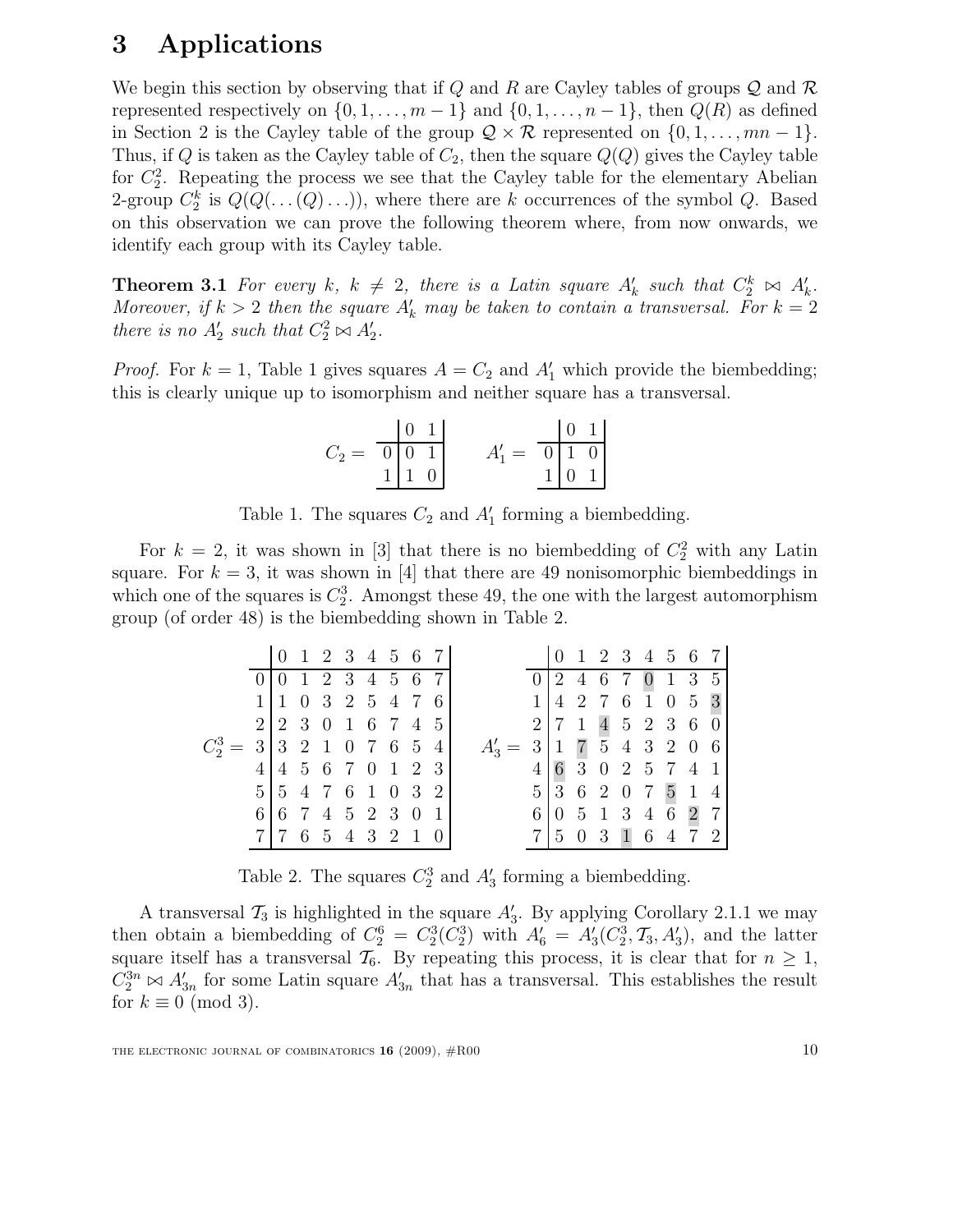Next we consider the case  $k \equiv 1 \pmod{3}$ . We have  $C_2^3(C_2) = C_2^4$  and this biembeds with  $A'_3(C_2, \mathcal{T}_3, A'_1) = A'_4$  by Corollary 2.1.1. The square  $A'_4$  is given in Table 3. Although there is no transversal in  $A'_1$ , there is a transversal in  $A'_4$ , which is highlighted. Let us denote this transversal by  $\mathcal{T}_4$ . Again, by applying Corollary 2.1.1, we obtain a biembedding of  $C_2^7 = C_2^4(C_2^3)$  with  $A'_7 = A'_4(C_2^3, \mathcal{T}_4, A'_3)$ , and the latter square itself has a transversal  $\mathcal{T}_7$ . By repeating this process, it is clear that for  $n \geq 1$ ,  $C_2^{3n+1} \bowtie A'_{3n+1}$  for some Latin square  $A'_{3n+1}$  that has a transversal. This establishes the result for  $k \equiv 1 \pmod{3}$ .

|        |                | $\overline{0}$ | 1              | 2              | 3              | 4              | 5              | 6                | 7              | 8              | 9              | 10             | 11             | 12             | 13             | 14             | 15             |
|--------|----------------|----------------|----------------|----------------|----------------|----------------|----------------|------------------|----------------|----------------|----------------|----------------|----------------|----------------|----------------|----------------|----------------|
|        | $\Omega$       | 4              | 5              | 8              | 9              | 12             | 13             | 14               | 15             | $\mathbf{1}$   | $\overline{0}$ | $\overline{2}$ | 3              | 6              | 7              | 10             | 11             |
|        | $\mathbf{1}$   | $\overline{5}$ | 4              | 9              | 8              | 13             | 12             | 15               | 14             | $\overline{0}$ | $\mathbf 1$    | 3              | $\overline{2}$ | $\overline{7}$ | 6              | 11             | 10             |
|        | $\overline{2}$ | 8              | 9              | $\overline{4}$ | 5              | 14             | 15             | 12               | 13             | $\overline{2}$ | 3              | $\overline{0}$ | $\mathbf{1}$   | 10             | 11             | 7              | 6              |
|        | 3              | 9              | 8              | 5              | 4              | 15             | 14             | 13               | 12             | 3              | $\overline{2}$ | $\mathbf{1}$   | $\overline{0}$ | 11             | 10             | 6              | 7              |
|        | 4              | 14             | 15             | $\overline{2}$ | 3              | 9              | 8              | 10               | 11             | 4              | 5              | $\overline{6}$ | 7              | 12             | 13             | $\theta$       | 1              |
|        | 5              | 15             | 14             | 3              | $\overline{2}$ | 8              | 9              | 11               | 10             | 5              | 4              | $\overline{7}$ | 6              | 13             | 12             | $\mathbf{1}$   | $\Omega$       |
|        | 6              | $\overline{2}$ | 3              | 15             | 14             | 10             | 11             | 8                | 9              | 6              | 7              | 4              | 5              | $\overline{0}$ | $\mathbf{1}$   | 12             | 13             |
| $A_4'$ | 7              | 3              | $\overline{2}$ | 14             | 15             | 11             | 10             | 9                | 8              | $\overline{7}$ | 6              | $\overline{5}$ | $\overline{4}$ | $\mathbf{1}$   | $\overline{0}$ | 13             | 12             |
|        | 8              | 13             | 12             | 6              | 7              | $\overline{0}$ | $\mathbf{1}$   | $\overline{4}$   | 5              | 10             | 11             | 14             | 15             | 8              | 9              | $\overline{2}$ | 3              |
|        | 9              | 12             | 13             | $\overline{7}$ | 6              | $\mathbf{1}$   | $\overline{0}$ | 5                | 4              | 11             | 10             | 15             | 14             | 9              | 8              | 3              | $\overline{2}$ |
|        | 10             | 6              | 7              | 12             | 13             | $\overline{4}$ | 5              | $\boldsymbol{0}$ | $\,1$          | 14             | 15             | 11             | 10             | $\overline{2}$ | 3              | 8              | 9              |
|        | 11             | 7              | 6              | 13             | 12             | 5              | 4              | 1                | $\overline{0}$ | 15             | 14             | 10             | 11             | 3              | $\overline{2}$ | 9              | 8              |
|        | 12             | 0              | 1              | 10             | 11             | $\overline{2}$ | 3              | 6                | 7              | 8              | 9              | 12             | 13             | 5              | 4              | 14             | 15             |
|        | 13             | $\mathbf{1}$   | $\theta$       | 11             | 10             | 3              | $\overline{2}$ | 7                | 6              | 9              | 8              | 13             | 12             | 4              | 5              | 15             | 14             |
|        | 14             | 10             | 11             | $\theta$       | $\mathbf{1}$   | 6              | $\overline{7}$ | 3                | $\overline{2}$ | 12             | 13             | 8              | 9              | 14             | 15             | 4              | 5              |
|        | 15             | 11             | 10             | $\mathbf{1}$   | $\overline{0}$ | $\overline{7}$ | 6              | $\overline{2}$   | 3              | 13             | 12             | 9              | 8              | 15             | 14             | 5              | $\overline{4}$ |

Table 3. The square  $A'_4 = A'_3(C_2, \mathcal{T}_3, A'_1)$ .

Finally consider the case  $k \equiv 2 \pmod{3}$ . We have  $C_2^4(C_2) = C_2^5$  and this biembeds with  $A'_4(C_2, \mathcal{T}_4, A'_1) = A'_5$ . The square  $A'_5$  is too big to present here, but its construction from  $A'_4$  is obvious. The following set of (row, column, entry) triples forms a transversal in  $A'_5$  which we denote by  $\mathcal{T}_5$ .

 $\{(0, 16, 2), (1, 13, 28), (2, 17, 1), (3, 6, 17), (4, 3, 18), (5, 14, 27), (6, 1, 19),$ 

 $(7, 15, 24), (8, 4, 4), (9, 0, 29), (10, 8, 16), (11, 12, 23), (12, 2, 6), (13, 18, 15),$ 

 $(14, 10, 20), (15, 19, 12), (16, 5, 13), (17, 7, 14), (18, 9, 3), (19, 11, 0),$ 

 $(20, 20, 22), (21, 22, 21), (22, 24, 7), (23, 26, 5), (24, 21, 25), (25, 23, 26),$ 

 $(26, 28, 30), (27, 25, 8), (28, 30, 10), (29, 27, 31), (30, 29, 11), (31, 31, 9)\}.$ 

Then  $C_2^5(C_2^3) = C_2^8$  biembeds with  $A'_5(C_2^3, \mathcal{T}_5, A'_3) = A'_8$  which has a transversal  $\mathcal{T}_8$ . By repeating this process, it is clear that for  $n \geq 1$ ,  $C_2^{3n+2} \bowtie A'_{3n+2}$  for some Latin square  $A'_{3n+2}$  that has a transversal. This establishes the result for  $k \equiv 2 \pmod{3}$  and completes the proof.  $\square$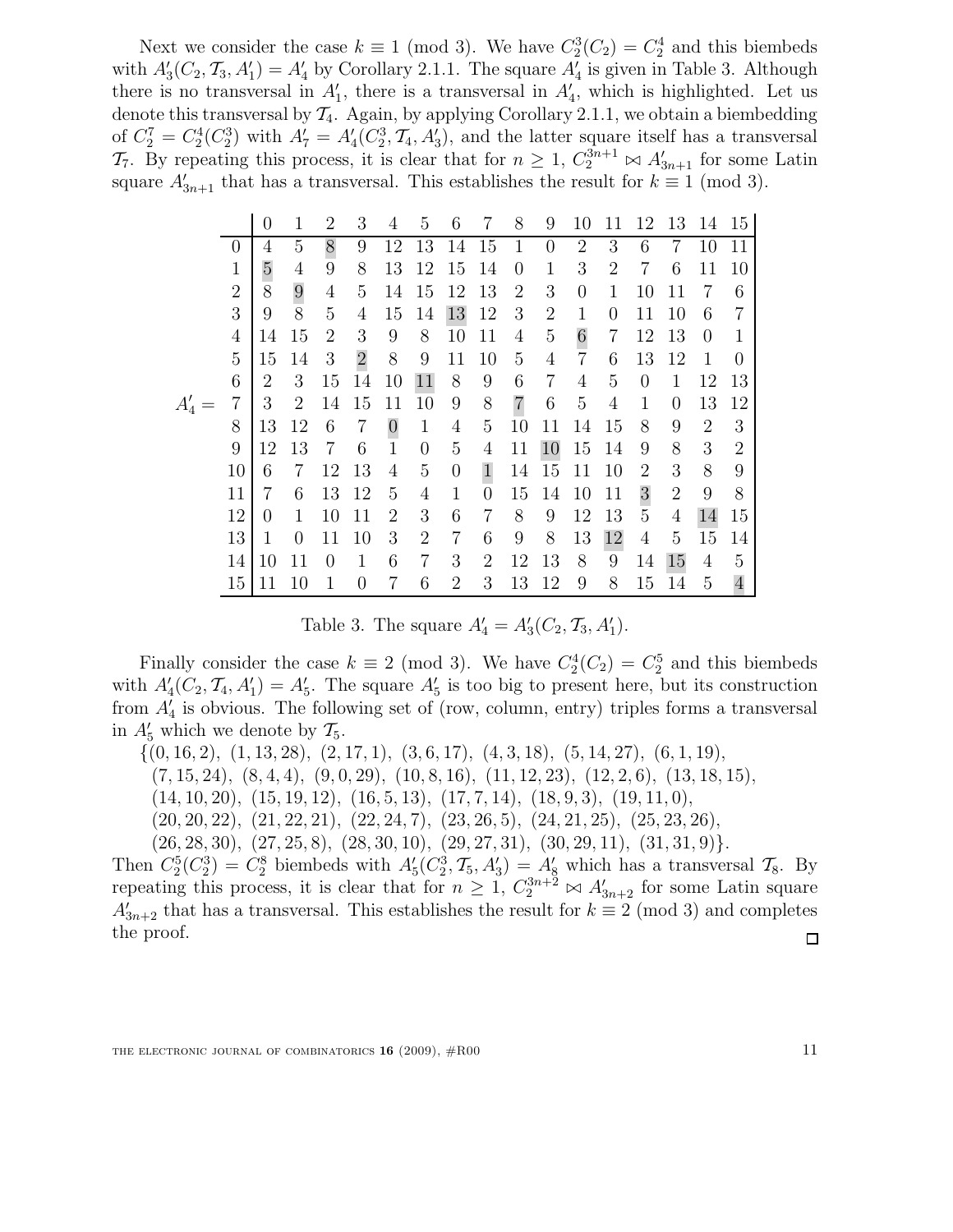We remark that the square  $A'_k$  of Theorem 3.1 is <u>not</u> a paratopic copy of  $C_2^k$  except in the case  $k = 1$ . In fact, for  $k > 1$   $C_2^k$  is not biembeddable with a copy of itself, see [8].

We next make a conjecture concerning embeddings of groups.

**Conjecture 3.1** Suppose that  $G$  is a direct product of a finite number of cyclic groups. Then  $G \bowtie H$  for some Latin square H, with the exception of  $G = C_2^2$  where there is no biembedding.

If the conjecture is true, then every Abelian group  $G$ , with the single exception of  $C_2^2$ , will biembed with some other Latin square. In support of the conjecture, we make some observations.

**Theorem 3.2** If t is a positive integer, then  $C_t \bowtie C'_t$ , where  $C'_t$  $t'$  is a paratopic copy of  $C_t$ . Moreover, if t is odd then  $C_t$  (and hence also  $C'_t$  $t'$ ) has a transversal.

*Proof.* The result follows from the existence of the so-called regular embedding of  $K_{t,t,t}$ , where the Latin squares involved are copies of  $C_t$ , [3]. If t is odd then one of the transversals is the set of triples (row, column, entry)  $\mathcal{T} = \{(i, i, 2i); 0 \leq i < t\}$  with arithmetic modulo t.  $\Box$ 

Corollary 3.2.1 Suppose that G is a direct product of a finite number of cyclic groups of odd order, at most one cyclic group of even order, and at most one elementary Abelian 2-group  $C_2^n$  with  $n > 2$ . Then  $G \bowtie H'$  for some  $H'$ .

*Proof.* When  $G_0$  is a finite direct product of cyclic groups of odd order, repeated application of Corollary 2.1.1 together with Theorem 3.2 gives  $G_0 \bowtie H'_0$  for some  $H'_0$  having a transversal. A further application of Corollary 2.1.1 together with Theorem 3.1 will deal with products involving a factor  $C_2^n$  with  $n > 2$ , and will yield a biembedding  $G_1 \bowtie H'_1$ where  $H'_1$  has a transversal. A final application of Corollary 2.1.1 together with the regular embedding of a cyclic group of even order will deal with products involving a single factor of this type. 口

Note that Corollary 3.2.1 does not guarantee that  $H'$  has a transversal, although in practice it may have. For example, if we consider the biembedding  $M(C_2) \bowtie N(C_2, \mathcal{T}, A'_1)$ , where M and N are the squares of order 3 used in the examples of Section 2,  $\mathcal T$  is the highlighted transversal of  $N$ , and  $A'_{1}$  is the square of order 2 used in Theorem 3.1, then it is easy to see that  $H' = N(C_2, \mathcal{T}, A'_1)$  has a transversal while  $M(C_2) = C_3 \times C_2$ . Actually, this  $H'$  is a paratopic copy of the square numbered 6.2 in the standard listing of [1], and the biembedding is also described in [3]. A further example is given in [4], where it is shown that  $(C_2 \times C_4) \bowtie D'_4$ , where  $D'_4$  is a square paratopic with the Cayley table of the dihedral group  $D_4$  of order 8, and again this square does have a transversal. On the other hand, it was shown in [3] that the only biembedding of  $C_4$  is with a copy of itself, and this has no transversal.